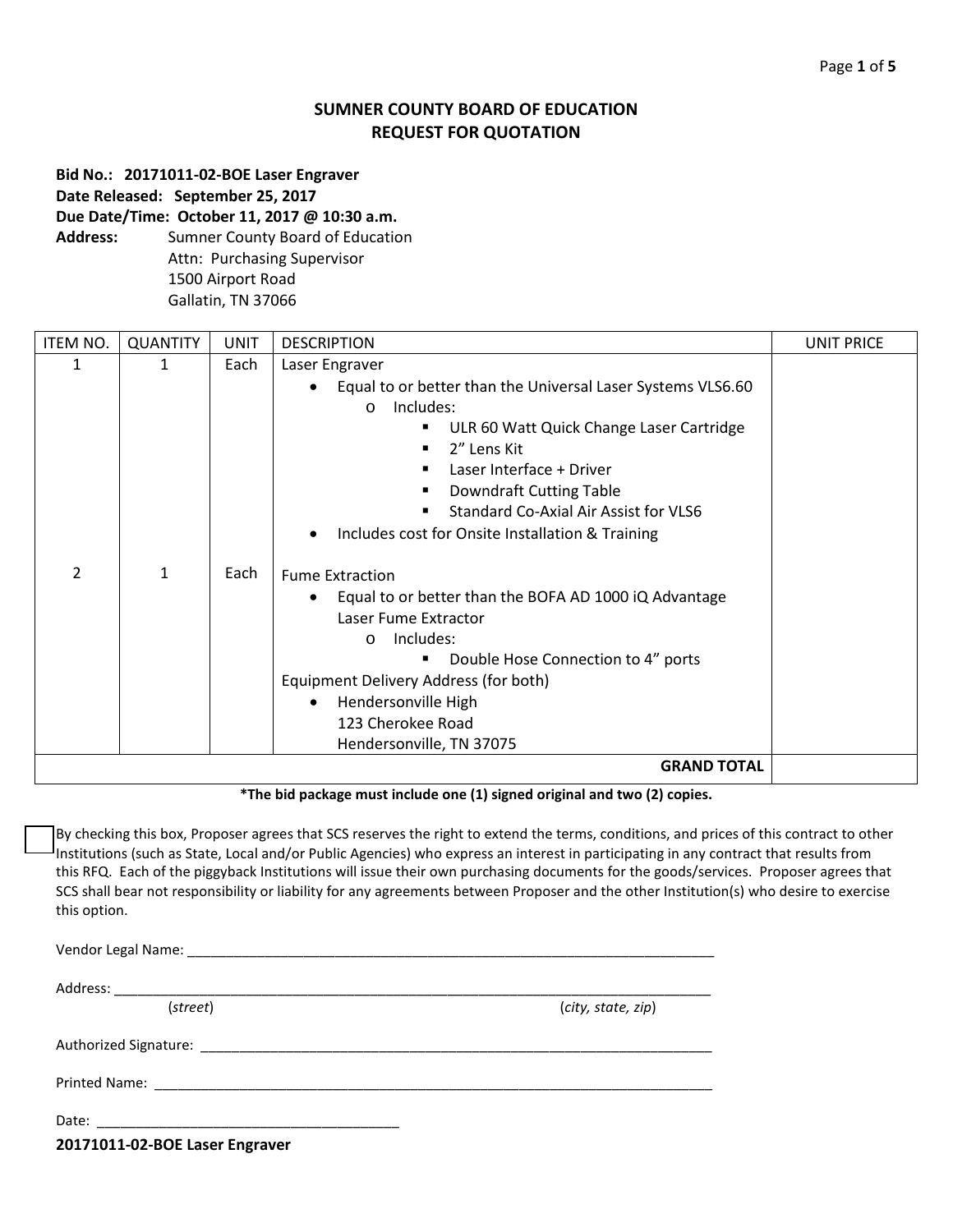# **NOTICE TO PROPOSERS**

There may be one or more amendments to this RFQ. In order to receive communication for any such amendments issued specifically to this RFQ, the proposer must provide the information requested below to the Sumner County Board of Education (SCS) Purchasing Department. The information may be sent by email to: Chris Harrison, Purchasing Supervisor, chris.harrison@sumnerschools.org. SCS will send amendments only to those proposers which complete and return this information in a timely manner.

| RFQ Number:             | 20171011-02-BOE Laser Engraver |  |
|-------------------------|--------------------------------|--|
| Company Name:           |                                |  |
| <b>Mailing Address:</b> |                                |  |
|                         |                                |  |
|                         |                                |  |
| Phone Number:           |                                |  |
| <b>Contact Person:</b>  |                                |  |
| Email Address:          |                                |  |

Emailed amendments will be sent in a Microsoft Word (Office for Windows) or Portable Document Format (pdf) format. Any alterations to the document made by the proposer may be grounds for rejection of proposal, cancellation of any subsequent award or any other legal remedies available to SCS.

Amendments will also be posted on the SCS website **https://sumnerschools.org/index.php/current-bids-and-rfps** and attached to the solicitation listing as a PDF or WORD file. Check the particular solicitation on the Current Bids and RFPs webpage for any posted amendments.

By completing and returning this form, the Proposer has expressed its intent to provide a proposal for **20171011-02-BOE Laser Engraver.**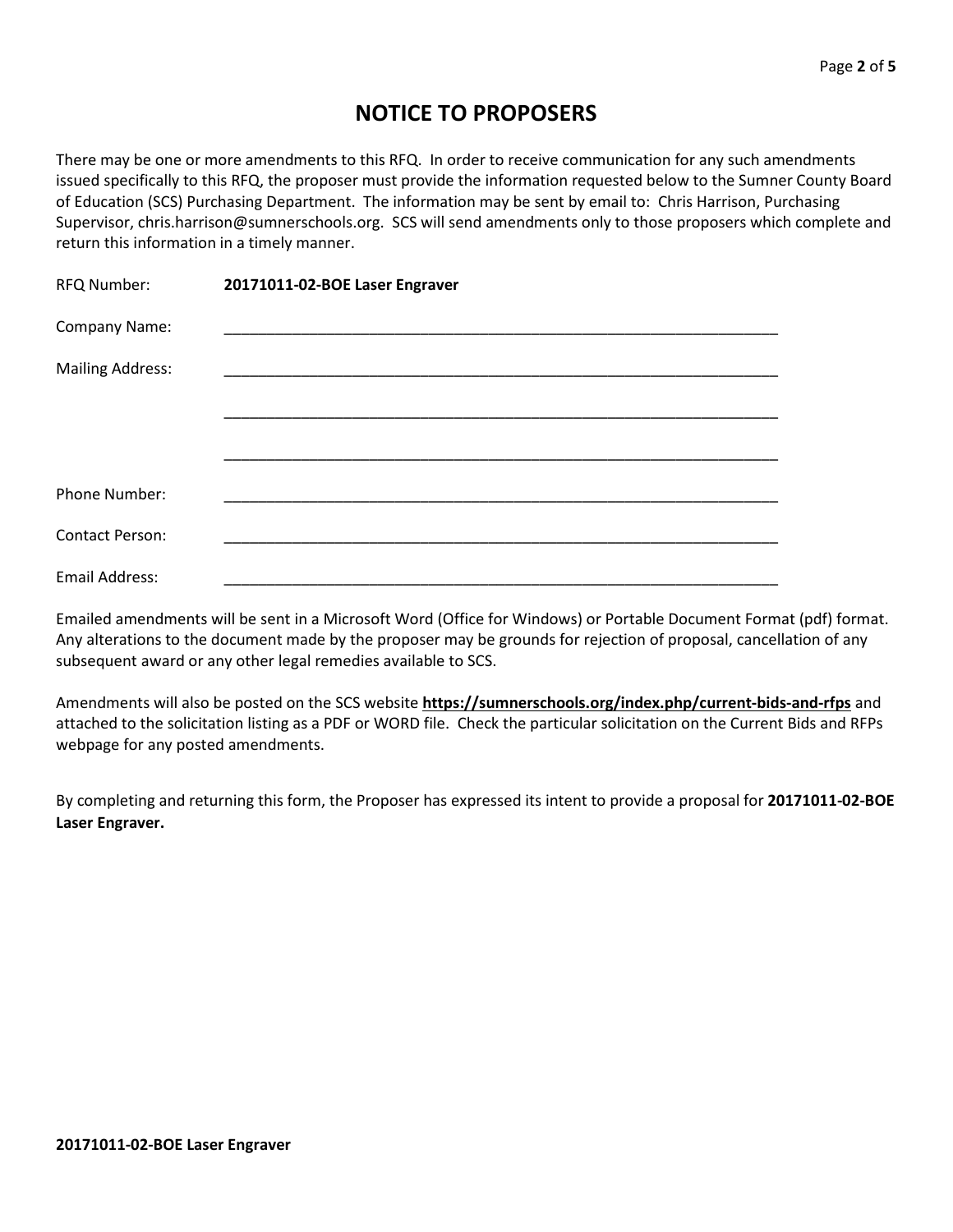# **REQUEST FOR QUOTATION STANDARD PURCHASING TERMS & CONDITIONS SUMNER COUNTY BOARD OF EDUCATION (SCS)**

#### **1. PREPARATION AND SUBMISSION OF BID.**

- **a.** Failure to examine any drawings**,** specifications, or instructions will be at the bidder's risk. Any deviation from the stated terms, conditions and specifications must be coordinated with and approved in writing by the SCS Purchasing Supervisor.
- **b.** BID SUBMITTAL / SIGNATURE: Bid shall give the full name and business address of the bidder. If the bidder is a corporation, the name shall be stated as it is in the corporate charter. Bids must be signed in ink by the bidder's authorized agent. Unsigned bids will be rejected. Bids are to be sealed and the outside of the envelope is to reference the bid number. The person signing the bid must show his title, and if requested by the institution, must furnish satisfactory proof of his or her authority to bind his or her company in contract. Bidder understands that by submitting a bid with an authorized signature, it shall constitute an offer to SCS. Bids must be typewritten or in ink; otherwise they may not be considered. Purchase orders will be issued to the firm name appearing on the W9. Facsimile responses will not be considered.
- **c.** SCS is not responsible for any costs incurred by any vendor pursuant to the RFP. The vendor shall be responsible for all costs incurred in connection with the preparation and submission of its proposal.
- **d.** All bids that exceed \$25,000 must have the Company Name, License Number, Expiration Date thereof and License Classification of Contractor listed on the outside of the sealed envelope, as required by State of Tennessee Code Annotated 62-6-119.
- **e.** Bids are to be received in the location designated on the bid no later than the specified date and time. Late bids will NOT be opened or considered.
- **f.** No erasures permitted. Errors may be crossed out and corrections printed in ink or typewritten adjacent to error and must be initialed in ink by person signing bid.
- **g.** Specifications: Reference to available specifications shall be sufficient to make the terms of the specifications binding on the bidder. The use of the name of a manufacturer, or any special brand or make in describing an item does not restrict the bidder to that manufacturer or specific article, unless specifically stated. Comparable products of other manufacturers will be considered if proof of compatibility is contained in the bid. Bidders are required to notify SCSs Purchasing Supervisor whenever specifications/procedures are not perceived to be fair and open. The articles on which the bids are submitted must be equal or superior to that specified. Informative and Descriptive Literature: The bidder must show brand or trade names of the articles bid, when applicable. It shall be the responsibility of the vendor, including vendors whose product is referenced, to furnish with the bid such specifications, catalog pages, brochures or other data as will provide an adequate basis for determining the quality and functional capabilities of the product offered. Failure to provide this data may be considered valid justification for rejection of bid.
- **h.** Samples: Samples of items when called for, must be furnished free of expense, and if not destroyed will, upon vendor's request within ten (10) days of bid opening, be returned at the bidder's expense. Each sample must be labeled with the bidder's name, manufacturer's brand name and number, bid number and item reference.
- **i.** Time of Performance: The number of calendar days in which delivery is to be made after receipt of order shall be stated in the bid and may be a factor in making an award, price notwithstanding. If no delivery time is stated in the bid, bidder agrees that delivery is to be made within two weeks (10 business days) of order.
- **j.** Transportation and delivery charges should be included in the price and be fully prepaid by the vendor to the destination specified in the bid. Bid prices shall include delivery of all items F.O.B. destination.
- **k.** New materials and supplies must be delivered unless otherwise specifically stated in the bid.
- **l.** Alternate/multiple bids will not be considered unless specifically called for in the bid.
- **m.** Only bids submitted on bid forms furnished by the Institution will be considered.
- **n.** By signing this bid where indicated, the bidder agrees to strictly abide by all local, state and federal statutes and regulations. The bidder further certifies that this bid is made without collusion or fraud.
- **o.** Failure to Bid/Error in Bid. In case of error in the extension of prices in the bid, the unit price will govern. Late bids will NOT be opened or considered. Bidders are cautioned to verify their bids before submission, as amendments received after the bid deadline will not be considered. No bid shall be altered, amended or withdrawn after opening. After bid opening, a bidder may withdraw a bid only when there is obvious clerical error such as a misplaced decimal point, or when enforcement of the bid would impose unconscionable hardship due to an error in the bid resulting in a quotation substantially below the other bids received. Bid withdrawals will be considered only upon written request of the bidder.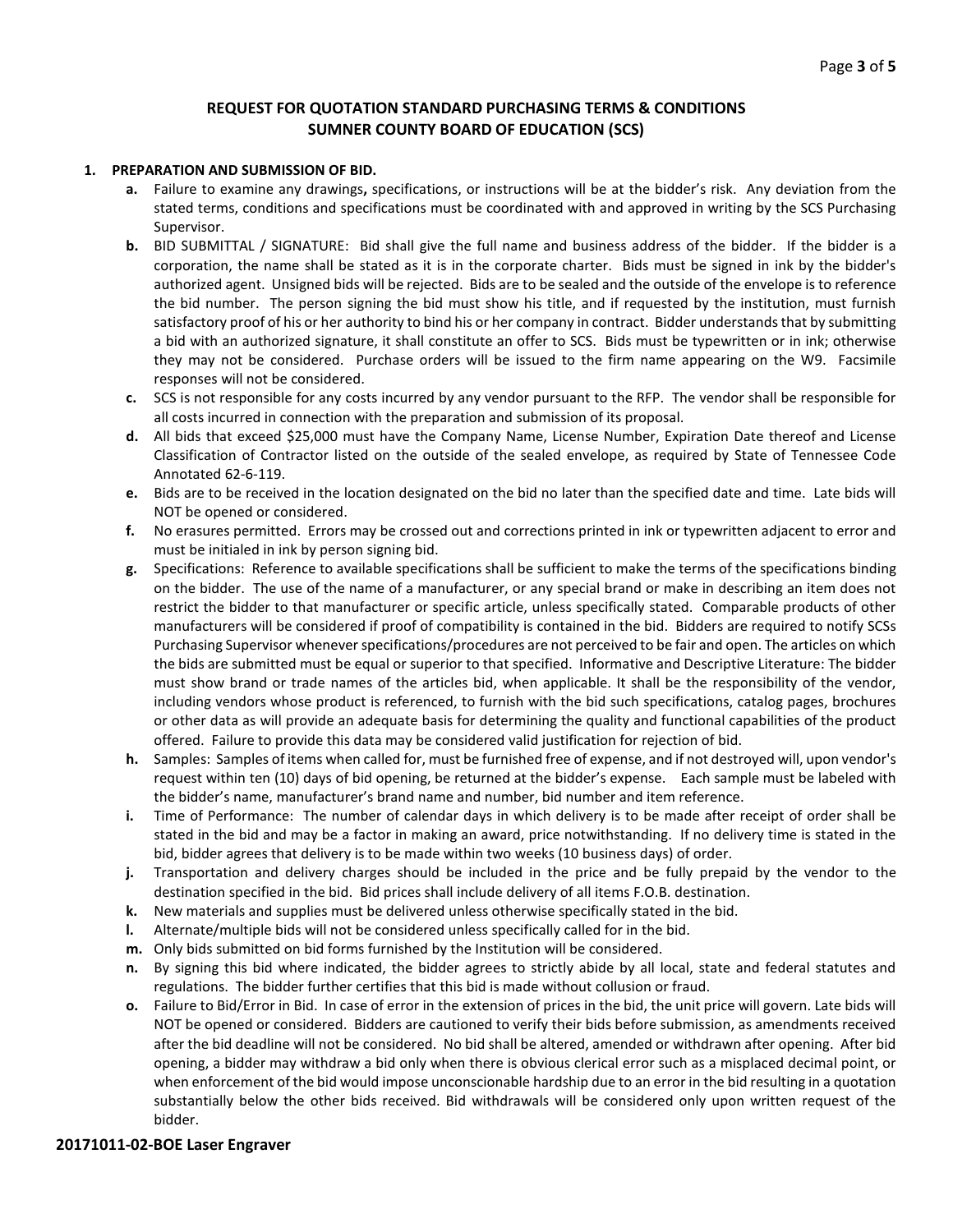- **2. OPEN RECORDS.** In order to comply with the provisions of the Tennessee Open Records Act, all bids will be publicly opened and are subject to public inspection after the award upon written request. Bidders may be present at bid opening. Summary information will be posted the SCS website, www.sumnerschools.org under the Invitation to Bid link.
- **3. ACCEPTANCE AND AWARD.** SCS reserves the right to reject any and all bids and to waive any informality in bids and, unless otherwise specified by the bidder to accept any item in the bid. Action to reject all bids shall be taken for unreasonably high prices, errors in the bid documents, cessation of need, unavailability of funds, or any other reason approved by SCS.
	- **a.** Contracts and purchases will be made with the lowest, responsive, responsible, qualified bidder. The quality of the articles to be supplied, their conformity with the specifications, their suitability to the requirements of the Institution, cash discount offered and the delivery terms will be taken into consideration.
	- **b.** Any deviation from these stated terms, specifications and conditions must be coordinated with and approved in writing by the Purchasing Supervisor.
	- **c.** Prices quoted on the response (if any) are to be considered firm and binding until the said equipment, supplies or services are in the possession of SCS.
	- **d.** SCS reserves the right to order more or less than the quantity listed in the bid.
	- **e.** If a bidder fails to state a time within which a bid must be accepted, it is understood and agreed that SCS shall have ninety (90) days to accept.
	- **f.** No purchase or contract is authorized or valid until the issuance of a SCS purchase order in accordance with SCS policy. No SCS employee is authorized to purchase equipment, supplies or services prior to the issuance of such a purchase order.
	- **g.** The contract may not be assigned without written SCS consent.
	- **h.** If the appropriate space is marked on the bid, other Institutions (such as State, Local and/or Public Agencies) may purchase off the contract during the same period as SCS.
	- **i.** The awarded bidder will be required to post a performance and payment bond in the amount of 25% of the contract price if it exceeds \$100,000 as stated by State of Tennessee Code Annotated 12-4-201.
	- **j.** If the project cost is in excess of \$25,000 a performance bond must be secured by the requesting part in an amount equal to the market improvement value.
- **4. PAYMENT**. Payment terms must be specified in the bid response, including any discounts for early payment. Partial payments will not be approved unless justification for such payment can be shown. Terms will be net 30 days. Payment will not be made until all the conditions of the RFP/RFQ are inspected and approved as meeting all specifications by persons appointed by SCS.
- **5. DEFAULT OF SELECTED VENDOR.** In case of vendor default, SCS may procure the articles or services from other sources and hold the defaulting vendor responsible for any resulting cost. If the awarded vendor violates any terms of their response, the contract, SCS policy or any law, they may be disqualified from bidding for a period of two years for minor violations or longer for major violations. Bids from disqualified bidders will not be accepted during the period of disqualification.
- **6. INSPECTION OF PURCHASES.** Articles received which are not equivalent will not be accepted and will be picked up by the vendor or returned to vendor, shipping charges collect. SCS shall have a reasonable period in which to inspect and accept or reject materials without liability. If necessity requires SCS to use nonconforming materials, an appropriate reduction in payment may be made.
- **7. TAXES.** SCS is tax exempt; do not include taxes in quotation. Vendors making improvements or additions to, or performing repair work on real property for SCS are liable for any applicable sales or use tax on tangible personal property used in connection with the contract or furnished to vendors by the state for use under the contract.
- **8. NONDISCRIMINATION.** SCS is an equal opportunity employer. SCS and bidder agree to comply with Titles VI and VII of the Civil Rights Act of 1964, Title IX of the Education Amendments of 1972, Section 504 of the Rehabilitation Act of 1973, Executive Order 11,246, the Americans with Disabilities Act of 1990 and the related regulations to each. Each party assures that it will not discriminate against any individual including, but not limited to employees or applicants for employment and/or students, because of race, religion, creed, color, sex, age, disability, veteran status or national origin. In the event that any claims should arise with regards to violations of any such local, state or federal law, statues, rule or regulations, the vendor will indemnify and hold SCS harmless for any damages, including court costs or attorney fees, which might be incurred.